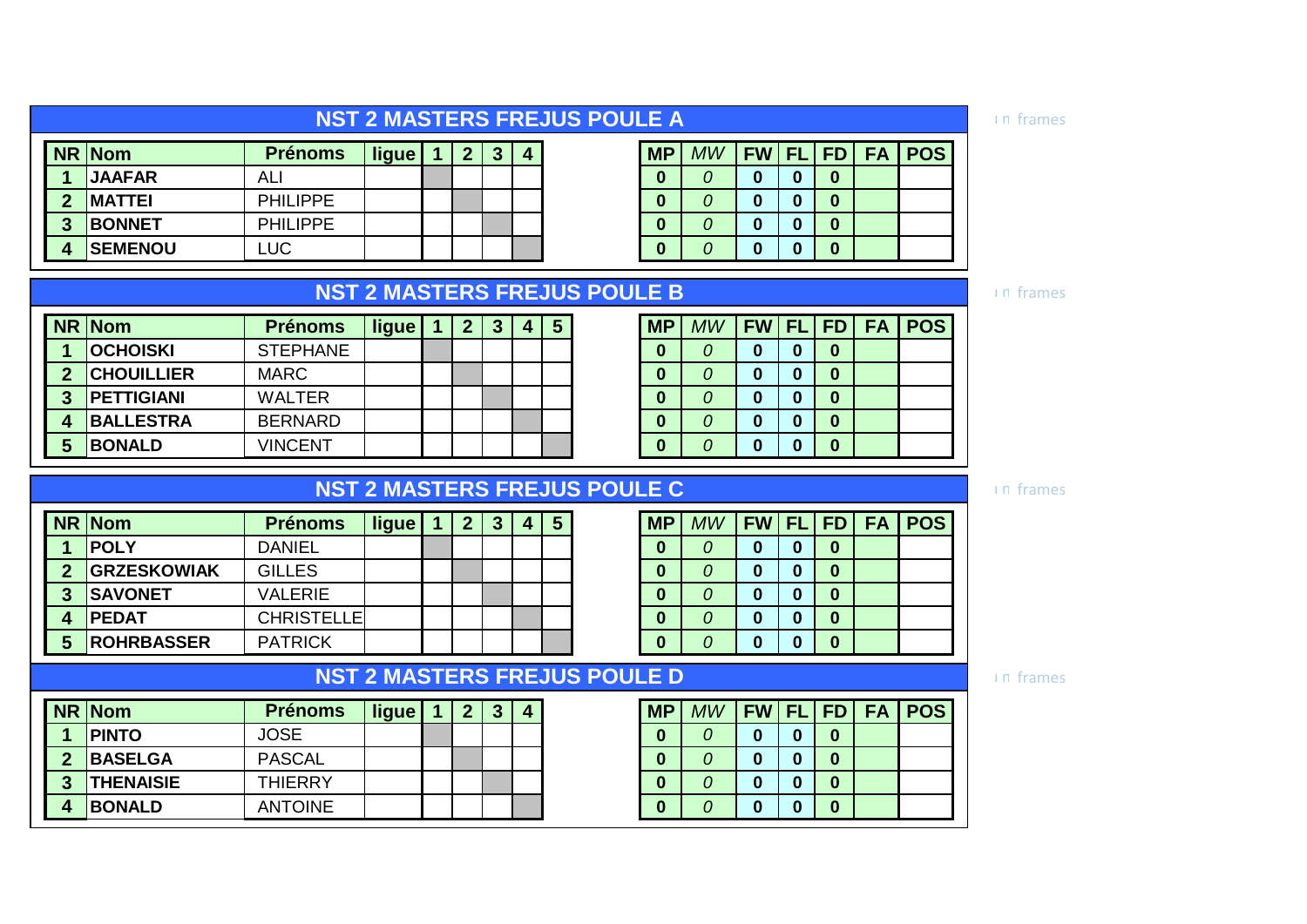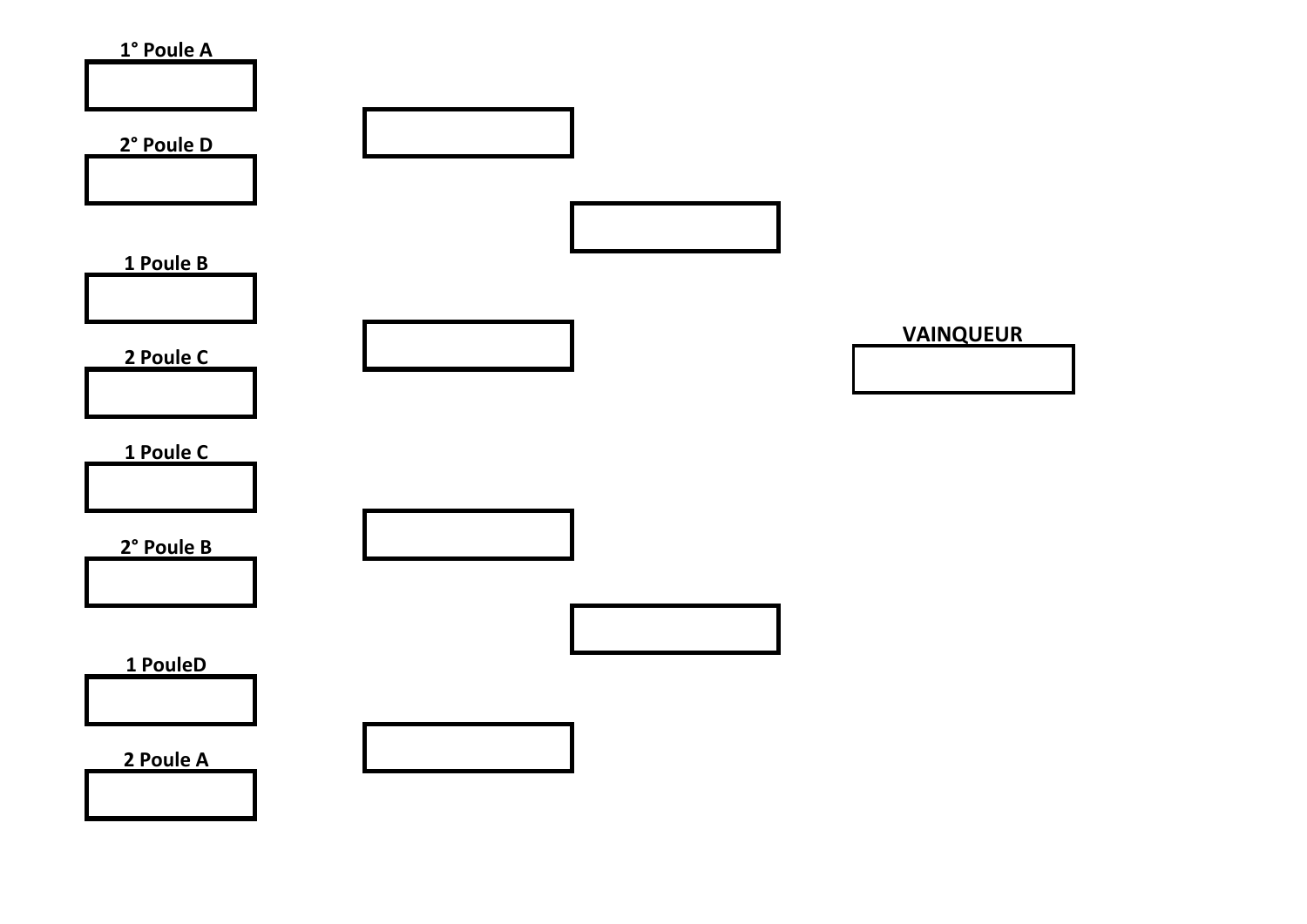Tableau NST 2 Féminin

| <b>NS1 FEMININES</b> |                      |                |       |  |              |                         |   |  |           |    |           |           |           |           |            |
|----------------------|----------------------|----------------|-------|--|--------------|-------------------------|---|--|-----------|----|-----------|-----------|-----------|-----------|------------|
| <b>NR</b>            | $\sqrt{\frac{1}{1}}$ | <b>Prénoms</b> | ligue |  | $\mathbf{2}$ | $\overline{\mathbf{3}}$ | 4 |  | <b>MP</b> | MW | <b>FW</b> | <b>FL</b> | <b>FD</b> | <b>FA</b> | <b>POS</b> |
| и                    | <b>SAVONET</b>       | <b>Valérie</b> |       |  |              |                         |   |  | 0         |    | O         | 0         | 0         |           |            |
| $\overline{2}$       | <b>PEDAT</b>         | <b>Cristel</b> |       |  |              |                         |   |  | 0         |    | 0         | $\bf{0}$  | n<br>ν    |           |            |
| 3                    |                      |                |       |  |              |                         |   |  | 0         |    | 0         | $\bf{0}$  | 0         |           |            |
| 4                    |                      |                |       |  |              |                         |   |  | 0         |    | 0         | 0         | 0         |           |            |